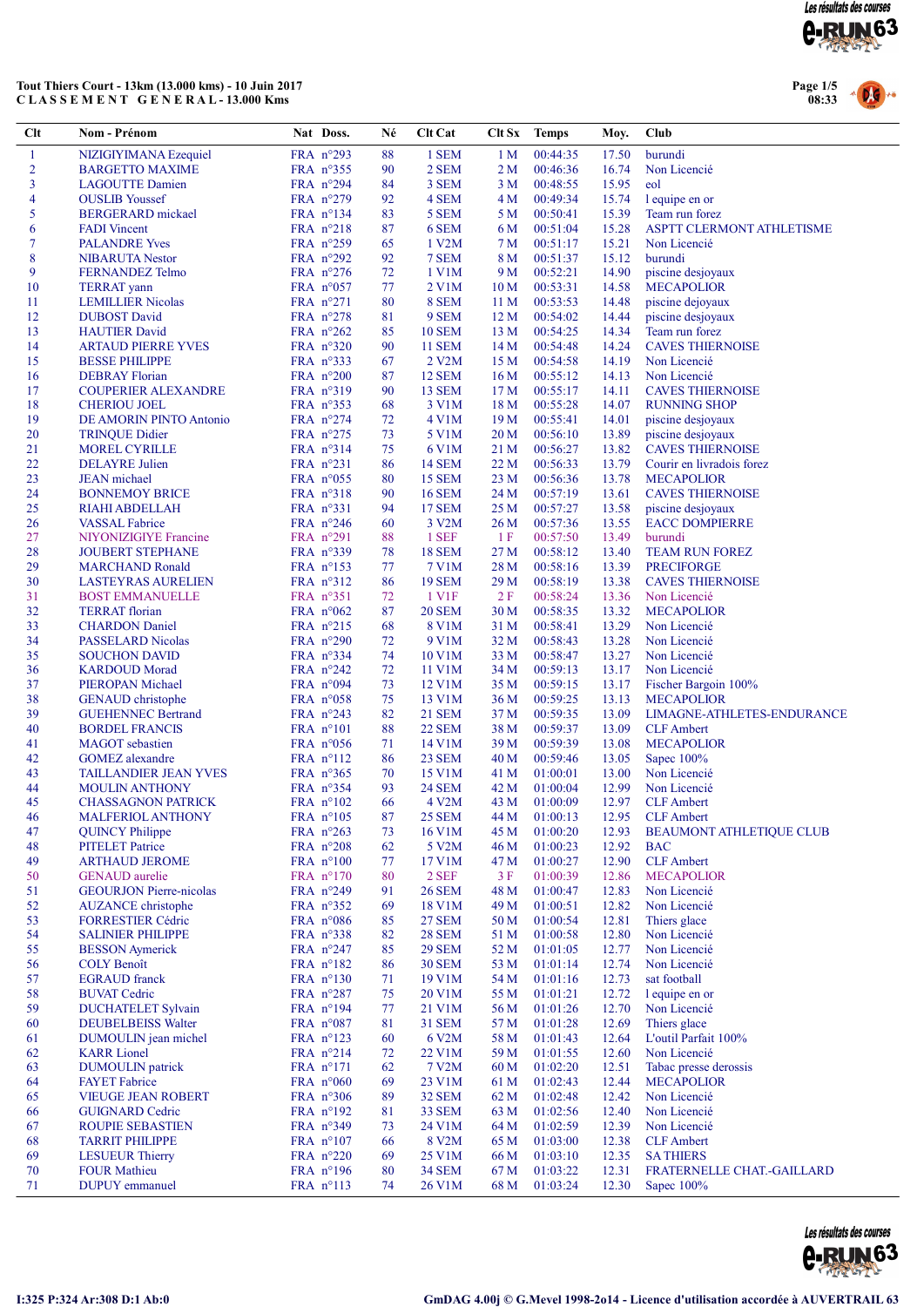

### Tout Thiers Court - 13km (13.000 kms) - 10 Juin 2017 C L A S S E M E N T G E N E R A L - 13.000 Kms



| Clt        | Nom - Prénom                                       | Nat Doss.                        | Né       | Clt Cat                       | Clt Sx           | <b>Temps</b>               | Moy.           | Club                                        |
|------------|----------------------------------------------------|----------------------------------|----------|-------------------------------|------------------|----------------------------|----------------|---------------------------------------------|
| 72         | <b>TOURNEBIZE Eric</b>                             | FRA n°282                        | 69       | 27 V1M                        | 69 M             | 01:03:30                   | 12.28          | l equipe en or                              |
| 73         | <b>SOLIOT</b> Eric                                 | FRA $n^{\circ}233$               | 63       | 9 V2M                         | 70 M             | 01:03:43                   | 12.24          | <b>COURIR A CUSSET</b>                      |
| 74         | THEVENON GUILLAUME                                 | FRA nº347                        | 76       | 28 V1M                        | 71 M             | 01:03:50                   | 12.22          | Non Licencié                                |
| 75         | <b>OZWALD</b> Alexis                               | FRA $n^{\circ}210$               | 91       | <b>35 SEM</b>                 | 72 M             | 01:04:01                   | 12.19          | Non Licencié                                |
| 76         | <b>BRESSON JEREMY</b>                              | FRA nº316                        | 86       | <b>36 SEM</b>                 | 73 M             | 01:04:24                   | 12.11          | <b>CAVES THIERNOISE</b>                     |
| 77         | <b>GOUTTE Jean claude</b>                          | FRA $n^{\circ}054$               | 69       | 29 V1M                        | 74 M             | 01:04:43                   | 12.05          | <b>MECAPOLIOR</b>                           |
| 78         | <b>MAURY PIERRE</b>                                | FRA $n^{\circ}341$               | 61       | 10 V2M                        | 75 M             | 01:04:46                   | 12.04          | <b>SVL STADE CLERMONTOIS</b>                |
| 79         | <b>BLESBOIS Vincent</b>                            | FRA $n^{\circ}211$               | 82       | <b>37 SEM</b>                 | 76 M             | 01:04:48                   | 12.04          | Non Licencié                                |
| 80         | <b>ROCHE</b> Lionel                                | FRA n°296                        | 75       | 30 V1M                        | 77 M             | 01:04:50                   | 12.03          | Non Licencié                                |
| 81<br>82   | <b>SERGERE DIDIER</b><br><b>BENKHALFALAH Hamed</b> | FRA n°344<br>FRA $n^{\circ}288$  | 64<br>67 | 11 V2M<br>12 V <sub>2</sub> M | 78 M<br>79 M     | 01:04:52<br>01:05:00       | 12.03<br>12.00 | Non Licencié<br>l equipe en or              |
| 83         | <b>FRANCOIS</b> Sabine                             | FRA n°216                        | 73       | 2 V1F                         | 4F               | 01:05:04                   | 11.99          | Non Licencié                                |
| 84         | <b>CHEVALERIAS Guillaume</b>                       | FRA $n^{\circ}187$               | 78       | <b>38 SEM</b>                 | 80 M             | 01:05:12                   | 11.96          | Effort pompiers cellois                     |
| 85         | <b>LASHERMES</b> Julien                            | FRA $n^{\circ}083$               | 79       | <b>39 SEM</b>                 | 81 M             | 01:05:20                   | 11.94          | Thiers glace                                |
| 86         | <b>BARDEY PATRICE</b>                              | FRA n°322                        | 57       | 1 V3M                         | 82 M             | 01:05:22                   | 11.93          | Non Licencié                                |
| 87         | <b>DELEMAZURE BRICE</b>                            | FRA n°305                        | 84       | 40 SEM                        | 83 M             | 01:05:26                   | 11.92          | Non Licencié                                |
| 88         | <b>HAUTIER SAMY</b>                                | FRA $n^{\circ}326$               | 92       | 41 SEM                        | 84 M             | 01:05:48                   | 11.86          | Non Licencié                                |
| 89         | <b>CHAMBRIAL Marc</b>                              | FRA $n^{\circ}264$               | 81       | 42 SEM                        | 85 M             | 01:05:51                   | 11.85          | Non Licencié                                |
| 90         | <b>ANDRIEU Gaetan</b>                              | $FRA$ n°191                      | 75       | 31 V1M                        | 86 M             | 01:05:53                   | 11.84          | Adapei 63                                   |
| 91         | <b>MALLET GAETAN</b>                               | FRA $n^{\circ}323$               | 92       | 43 SEM                        | 87 M             | 01:05:56                   | 11.83          | <b>AS ROMAGNAT</b>                          |
| 92<br>93   | <b>PLANCHE</b> Simon                               | FRA n°212<br>FRA n°217           | 86       | 44 SEM<br>3 SEF               | 88 M             | 01:05:59                   | 11.82<br>11.81 | LIMAGNE-ATHLETES-ENDURANCE                  |
| 94         | <b>RIBEYRE Cindy</b><br><b>JAILLER</b> Sophie      | FRA n°285                        | 91<br>72 | 3 V1F                         | 5 F<br>6 F       | 01:06:05<br>01:06:16       | 11.77          | ASPTT CLERMONT ATHLETISME<br>l equipe en or |
| 95         | <b>BERNARD</b> Jérôme                              | FRA $n^{\circ}265$               | 82       | 45 SEM                        | 89 M             | 01:06:19                   | 11.76          | Non Licencié                                |
| 96         | <b>ANSEL David</b>                                 | FRA n°099                        | 81       | 46 SEM                        | 90 M             | 01:06:30                   | 11.73          | <b>Fischer Bargoin</b>                      |
| 97         | <b>CHEVALERIAS FRANCIS</b>                         | FRA $n^{\circ}345$               | 72       | 32 V1M                        | 91 M             | 01:06:32                   | 11.73          | Non Licencié                                |
| 98         | <b>CHAMBAS Robert</b>                              | FRA $n^{\circ}059$               | 51       | 2 V3M                         | 92 M             | 01:06:37                   | 11.71          | <b>MECAPOLIOR</b>                           |
| 99         | <b>GOUTTEFARDE PHILIPPE</b>                        | FRA n°103                        | 58       | 13 V2M                        | 93 M             | 01:06:45                   | 11.69          | <b>CLF</b> Ambert                           |
| 100        | <b>FAYET</b> Christophe                            | FRA $n^{\circ}286$               | 66       | 14 V2M                        | 94 M             | 01:06:48                   | 11.68          | l equipe en or                              |
| 101        | <b>SOULIS Yannick</b>                              | FRA $n^{\circ}209$               | 83       | 47 SEM                        | 95 M             | 01:06:56                   | 11.66          | Non Licencié                                |
| 102        | <b>OMARA 1 ABDER</b>                               | FRA $n^{\circ}328$               | 76       | 33 V1M                        | 96 M             | 01:07:03                   | 11.64          | Non Licencié                                |
| 103        | <b>BEGON</b> jean francois                         | FRA $n^{\circ}081$               | 77       | 34 V1M                        | 97 M             | 01:07:14                   | 11.60          | Handi Girls                                 |
| 104        | MASSON christophe                                  | FRA $n^{\circ}169$               | 78       | 48 SEM                        | 98 M             | 01:07:21                   | 11.58          | <b>GCP 100%</b>                             |
| 105<br>106 | <b>GARRIGOUX ANTHONY</b><br><b>MERLE</b> Jerome    | FRA n°360<br>FRA $n^{\circ}280$  | 92<br>75 | 49 SEM<br>35 V1M              | 99 M<br>100 M    | 01:07:28<br>01:07:33       | 11.56<br>11.55 | Non Licencié<br>l equipe en or              |
| 107        | <b>DJEMMOU</b> otmane                              | FRA $n^{\circ}072$               | 96       | 1 ESM                         | 101 <sub>M</sub> | 01:07:38                   | 11.54          | Lycee jean zay                              |
| 108        | <b>CORNEMILLOT</b> thierry                         | FRA $n^{\circ}068$               | 66       | 15 V2M                        | 102 <sub>M</sub> | 01:07:42                   | 11.52          | Lycee jean zay                              |
| 109        | <b>MONMARCHE</b> Thierry                           | FRA $n^{\circ}227$               | 67       | 16 V <sub>2</sub> M           | 103 <sub>M</sub> | 01:07:49                   | 11.50          | Non Licencié                                |
| 110        | <b>CHALET</b> gilles                               | FRA $n^{\circ}173$               | 61       | 17 V2M                        | 104 M            | 01:07:51                   | 11.50          | Tabac presse derossis                       |
| 111        | <b>LEPELLETIER Mario</b>                           | FRA n°304                        | 84       | <b>50 SEM</b>                 | 105 <sub>M</sub> | 01:07:55                   | 11.49          | Non Licencié                                |
| 112        | <b>VARENAS ERIC</b>                                | FRA n°350                        | 67       | 18 V2M                        | 106 <sub>M</sub> | 01:08:07                   | 11.45          | Non Licencié                                |
| 113        | <b>GEOFFROY</b> denis                              | FRA $n^{\circ}116$               | 73       | 36 V1M                        | 107 <sub>M</sub> | 01:08:10                   | 11.44          | Prodont Holliger 100%                       |
| 114        | <b>SAINT ANDRE bruno</b>                           | FRA nº161                        | 72       | 37 V1M                        | 108 <sub>M</sub> | 01:08:13                   | 11.43          | running shop                                |
| 115        | <b>BOURDIER LOIC</b>                               | FRA nº343                        | 94       | <b>51 SEM</b>                 | 109 <sub>M</sub> | 01:08:23                   | 11.41          | Non Licencié                                |
| 116<br>117 | <b>JOURDY</b> Victorien<br><b>GUILLOT Xavier</b>   | FRA n°088<br>FRA n°230           | 91<br>65 | <b>52 SEM</b><br>19 V2M       | 110 M            | 01:08:26<br>111 M 01:08:48 | 11.40          | Thiers glace<br>11.34 Non Licencié          |
| 118        | <b>MARTINEZ Michel</b>                             | FRA $n^{\circ}183$               | 55       | 3 <sub>V3M</sub>              | 112M             | 01:08:56                   | 11.32          | <b>COURIR A CUSSET</b>                      |
| 119        | <b>BLANCON GUY</b>                                 | FRA $n^{\circ}325$               | 64       | 20 V <sub>2</sub> M           | 113 M            | 01:09:00                   | 11.30          | <b>RC VICHY</b>                             |
| 120        | <b>CARTON Noel</b>                                 | FRA $n^{\circ}186$               | 58       | 21 V2M                        | 114M             | 01:09:06                   | 11.29          | Non Licencié                                |
| 121        | <b>CHASTEL Robin</b>                               | FRA $n^{\circ}219$               | 90       | <b>53 SEM</b>                 | 115M             | 01:09:19                   | 11.25          | Non Licencié                                |
| 122        | <b>MAZET VINCENT</b>                               | $FRA$ n°321                      | 70       | 38 V1M                        | 116M             | 01:09:28                   | 11.23          | Non Licencié                                |
| 123        | <b>MASSUS GILLES</b>                               | FRA $n^{\circ}340$               | 88       | <b>54 SEM</b>                 | 117 <sub>M</sub> | 01:09:40                   | 11.20          | Non Licencié                                |
| 124        | <b>MULOT</b> Fabien                                | FRA $n^{\circ}236$               | 76       | 39 V1M                        | 118 <sub>M</sub> | 01:09:43                   | 11.19          | Acfa                                        |
| 125        | <b>DUFOUR</b> sebastien                            | FRA $n^{\circ}160$               | 74       | 40 V1M                        | 119M             | 01:09:47                   | 11.18          | acca cournon                                |
| 126        | <b>GOZARD Bertrand</b>                             | FRA $n^{\circ}150$               | 85       | <b>55 SEM</b>                 | 120 <sub>M</sub> | 01:09:55                   | 11.16          | <b>PRECIFORGE</b>                           |
| 127<br>128 | <b>BIBAUT</b> sébastien<br><b>CHESNE</b> stephane  | FRA n°065<br>FRA $n^{\circ}$ 132 | 73<br>71 | 41 V1M<br>42 V1M              | 121 M<br>122M    | 01:10:01<br>01:10:19       | 11.14<br>11.09 | Lycee jean zay<br>courir a cusset           |
| 129        | <b>CHATELET Bruno</b>                              | FRA n°052                        | 62       | 22 V2M                        | 123 M            | 01:10:21                   | 11.09          | <b>MECAPOLIOR</b>                           |
| 130        | <b>BERTON Vincent-guy</b>                          | FRA $n^{\circ}221$               | 78       | <b>56 SEM</b>                 | 124M             | 01:10:23                   | 11.08          | LIMAGNE-ATHLETES-ENDURANCE                  |
| 131        | NOVAIS jose                                        | FRA $n^{\circ}142$               | 65       | 23 V <sub>2</sub> M           | 125 <sub>M</sub> | 01:10:31                   | 11.06          | Les mousquetaires                           |
| 132        | <b>ROBERT</b> nicolas                              | FRA $n^{\circ}162$               | 78       | <b>57 SEM</b>                 | 126 <sub>M</sub> | 01:10:34                   | 11.05          | <b>GCP 100%</b>                             |
| 133        | <b>GONZALEZ Guillaume</b>                          | FRA $n^{\circ}273$               | 81       | <b>58 SEM</b>                 | 127 M            | 01:10:36                   | 11.05          | piscine desjoyaux                           |
| 134        | <b>BERGEON Remy</b>                                | FRA n°284                        | 70       | 43 V1M                        | 128M             | 01:10:41                   | 11.04          | l equipe en or                              |
| 135        | <b>AUMONIER</b> thibaut                            | FRA $n^{\circ}163$               | 79       | <b>59 SEM</b>                 | 129 <sub>M</sub> | 01:10:46                   | 11.02          | <b>GCP 100%</b>                             |
| 136        | <b>MOULIN JEREMY</b>                               | FRA n°356                        | 91       | <b>60 SEM</b>                 | 130 M            | 01:11:01                   | 10.98          | Non Licencié                                |
| 137        | <b>IVA</b> Laurent                                 | FRA $n^{\circ}232$               | 65       | 24 V2M                        | 131 M            | 01:11:04                   | 10.98          | Conservatoire                               |
| 138        | <b>KAHALOUN HASSAN</b>                             | FRA n°104                        | 72       | 44 V1M                        | 132M             | 01:11:07                   | 10.97          | <b>CLF</b> Ambert                           |
| 139<br>140 | PIRONIN gilles<br><b>YTOURNEL</b> marc             | FRA n°051<br>FRA $n^{\circ}167$  | 54<br>71 | 4 V3M<br>45 V1M               | 133 M<br>134 M   | 01:11:09<br>01:11:13       | 10.96<br>10.95 | <b>Feg Thiers</b><br>GCP 100%               |
| 141        | <b>BOREL</b> david                                 | FRA n°118                        | 72       | 46 V1M                        | 135 M            | 01:11:15                   | 10.95          | Prodont Holliger 100%                       |
| 142        | <b>GAUTHIER</b> patrick                            | FRA nº139                        | 64       | 25 V2M                        | 136 M            | 01:11:19                   | 10.94          | Les mousquetaires                           |

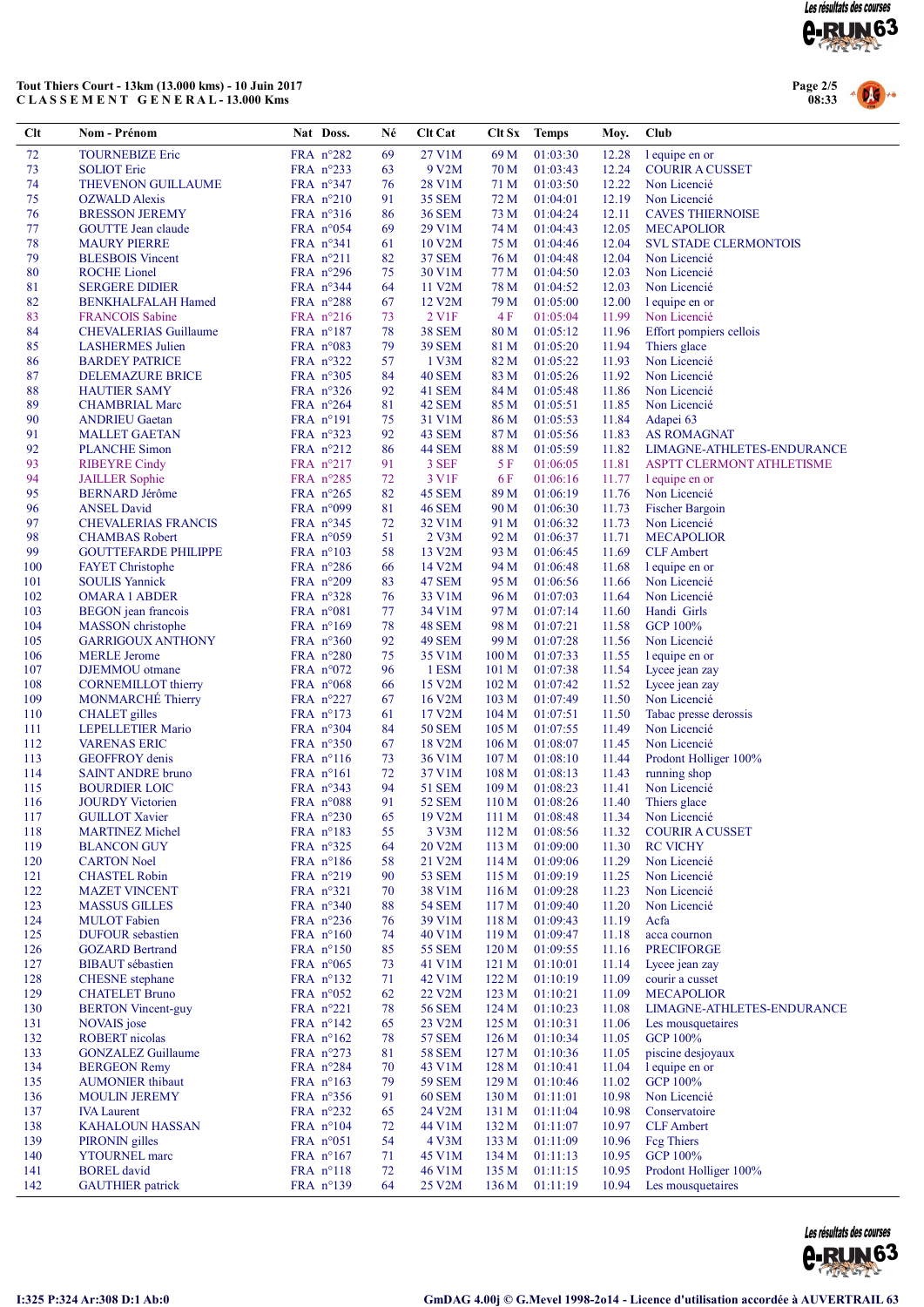

# Tout Thiers Court - 13km (13.000 kms) - 10 Juin 2017<br>CLASSEMENT GENERAL-13.000 Kms



| Clt        | Nom - Prénom                                        | Nat Doss.                                 | Né       | <b>Clt Cat</b>          | Clt Sx                    | <b>Temps</b>         | Moy.           | Club                                 |
|------------|-----------------------------------------------------|-------------------------------------------|----------|-------------------------|---------------------------|----------------------|----------------|--------------------------------------|
| 143        | <b>NERI</b> nicolas                                 | FRA $n^{\circ}159$                        | 85       | 61 SEM                  | 137 <sub>M</sub>          | 01:11:21             | 10.93          | Non Licencié                         |
| 144        | POINTUD VALENTIN                                    | FRA n°362                                 | 95       | 2 ESM                   | 138 M                     | 01:11:24             | 10.93          | Non Licencié                         |
| 145        | <b>TOURLONIAS</b> hervé                             | $FRA$ $n^{\circ}121$                      | 66       | 26 V2M                  | 139 M                     | 01:11:26             | 10.92          | L'outil Parfait 100%                 |
| 146        | OSUNA jose                                          | FRA $n^{\circ}166$                        | 71       | 47 V1M                  | 140 <sub>M</sub>          | 01:11:31             | 10.91          | <b>GCP 100%</b>                      |
| 147        | <b>JAMES Marylaure</b>                              | FRA $n^{\circ}179$                        | 69       | 4 V <sub>1F</sub>       | 7 F                       | 01:11:52             | 10.85          | <b>RC VICHY</b>                      |
| 148        | <b>HAUTIER ERIC</b>                                 | FRA $n^{\circ}361$                        | 65       | 27 V2M                  | 141 M                     | 01:12:07             | 10.82          | Non Licencié                         |
| 149        | <b>MATHIAS</b> Jean-philippe                        | FRA $n^{\circ}225$                        | 67       | 28 V2M                  | 142 M                     | 01:12:13             | 10.80          | LIMAGNE-ATHLETES-ENDURANCE           |
| 150        | ROLLE veronique                                     | FRA $n^{\circ}128$                        | 67       | 1 V <sub>2F</sub>       | 8 F                       | 01:12:14             | 10.80          | Re vichy                             |
| 151        | <b>PENALVER Bruno</b>                               | FRA $n^{\circ}239$                        | 60       | 29 V2M                  | 143M                      | 01:12:16             | 10.79          | Non Licencié                         |
| 152        | <b>RODRIGUES</b> anthony                            | FRA $n^{\circ}$ 135                       | 85       | 62 SEM                  | 144 M                     | 01:12:19             | 10.79          | L'outil Parfait 100%                 |
| 153        | <b>BALLESTER Alexandre</b>                          | FRA n°252                                 | 83       | 63 SEM                  | 145 M                     | 01:12:21             | 10.78          | LIMAGNE-ATHLETES-ENDURANCE           |
| 154        | <b>DROMBY Stéphane</b>                              | FRA $n^{\circ}154$                        | 75       | 48 V1M                  | 146 M                     | 01:12:23             | 10.78          | <b>PRECIFORGE</b>                    |
| 155<br>156 | <b>FABRE</b> Jerome<br><b>GAYARD</b> Cyrille        | FRA $n^{\circ}$ 125<br>FRA $n^{\circ}297$ | 81<br>72 | 64 SEM<br>49 V1M        | 147 M<br>148 M            | 01:12:24<br>01:12:37 | 10.77<br>10.74 | L'outil Parfait 100%<br>Non Licencié |
| 157        | <b>MARENCO</b> joel                                 | FRA $n^{\circ}110$                        | 75       | 50 V1M                  | 149 M                     | 01:12:44             | 10.72          | Sapec $100\%$                        |
| 158        | <b>QUANTIN</b> Adrien                               | FRA $n^{\circ}298$                        | 89       | <b>65 SEM</b>           | 150 M                     | 01:12:52             | 10.71          | Non Licencié                         |
| 159        | VAN MOERKERCKE francois                             | FRA $n^{\circ}158$                        | 86       | <b>66 SEM</b>           | 151 M                     | 01:12:53             | 10.70          | Non Licencié                         |
| 160        | <b>GRAS</b> Dominique                               | FRA $n^{\circ}270$                        | 64       | 30 V2M                  | 152M                      | 01:12:55             | 10.70          | Non Licencié                         |
| 161        | DE LA ENCARNACION angelo                            | FRA $n^{\circ}$ 137                       | 67       | 31 V2M                  | 153 M                     | 01:13:02             | 10.68          | Les mousquetaires                    |
| 162        | <b>BONIN</b> ludovic                                | FRA $n^{\circ}109$                        | 79       | <b>67 SEM</b>           | 154 M                     | 01:13:07             | 10.67          | Sapec 100%                           |
| 163        | <b>BRINGER Sébastien</b>                            | FRA n°093                                 | 75       | 51 V1M                  | 155 M                     | 01:13:17             | 10.65          | Fischer Bargoin 100%                 |
| 164        | <b>ANTUNES Antonio</b>                              | FRA $n^{\circ}061$                        | 69       | 52 V1M                  | 156 M                     | 01:13:24             | 10.63          | <b>MECAPOLIOR</b>                    |
| 165        | <b>MARCHEPOIL FRANCK</b>                            | FRA $n^{\circ}106$                        | 73       | 53 V1M                  | 157 M                     | 01:13:26             | 10.62          | <b>CLF</b> Ambert                    |
| 166        | <b>RIGOMI</b> Bruno                                 | FRA $n^{\circ}277$                        | 64       | 32 V2M                  | 158 M                     | 01:13:28             | 10.62          | cep                                  |
| 167        | CHEVALERIAS guillaume                               | FRA $n^{\circ}168$                        | 78       | 68 SEM                  | 159M                      | 01:13:31             | 10.61          | <b>GCP 100%</b>                      |
| 168        | <b>BRAVY</b> Serge                                  | FRA $n^{\circ}244$                        | 46       | 1 V4M                   | 160 M                     | 01:13:35             | 10.60          | Non Licencié                         |
| 169        | PINHEIRO Aurélien                                   | FRA $n^{\circ}085$                        | 79       | 69 SEM                  | 161 M                     | 01:13:37             | 10.60          | Thiers glace                         |
| 170        | <b>CONDE</b> Jose                                   | FRA n°258                                 | 62       | 33 V2M                  | 162 M                     | 01:13:39             | 10.59          | Non Licencié                         |
| 171        | <b>MORANNE Vincent</b>                              | FRA $n^{\circ}198$                        | 95       | 3 ESM                   | 163 <sub>M</sub>          | 01:14:03             | 10.53          | Non Licencié                         |
| 172<br>173 | <b>BERNARD MATHIAS</b>                              | FRA $n^{\circ}358$                        | 72       | 54 V1M                  | 164M                      | 01:14:14             | 10.51          | Non Licencié                         |
| 174        | <b>PICOLO</b> Marc<br><b>PAYET</b> François         | FRA $n^{\circ}235$<br>FRA $n^{\circ}206$  | 71<br>56 | 55 V1M<br>5 V3M         | 165 <sub>M</sub>          | 01:14:18<br>01:14:22 | 10.50<br>10.49 | Non Licencié<br>Acfa                 |
| 175        | RABREAU jean                                        | FRA $n^{\circ}067$                        | 81       | <b>70 SEM</b>           | 166 M<br>167 <sub>M</sub> | 01:14:24             | 10.49          | Lycee jean zay                       |
| 176        | <b>BERGERARD</b> sindy                              | FRA $n^{\circ}$ 133                       | 86       | 4 SEF                   | 9 F                       | 01:14:28             | 10.48          | Team run forez                       |
| 177        | <b>PERRON Julie</b>                                 | FRA $n^{\circ}129$                        | 83       | 5 SEF                   | 10 F                      | 01:14:36             | 10.46          | Feg Thiers                           |
| 178        | PLANCHE jeanluc                                     | FRA $n^{\circ}172$                        | 55       | 6 V3M                   | 168 <sub>M</sub>          | 01:14:42             | 10.44          | Tabac presse derossis                |
| 179        | DOS SANTOS DOMINIQUE                                | FRA $n^{\circ}330$                        | 64       | 34 V2M                  | 169M                      | 01:15:02             | 10.40          | Non Licencié                         |
| 180        | <b>FAYOLLE Lucas</b>                                | FRA n°124                                 | 98       | 1 JUM                   | 170 M                     | 01:15:17             | 10.36          | L'outil Parfait 100%                 |
| 181        | <b>GOUVARY Bertrand</b>                             | FRA $n^{\circ}$ 138                       | 78       | 71 SEM                  | 171 M                     | 01:15:19             | 10.36          | Les mousquetaires                    |
| 182        | <b>BATISSE THIBAUT</b>                              | FRA $n^{\circ}315$                        | 95       | 4 ESM                   | 172 M                     | 01:15:21             | 10.35          | <b>CAVES THIERNOISE</b>              |
| 183        | <b>CHAPUT</b> gilles                                | FRA $n^{\circ}$ 144                       | 55       | 7 V3M                   | 173 M                     | 01:15:32             | 10.33          | Non Licencié                         |
| 184        | <b>DEROSSIS</b> xavier                              | FRA $n^{\circ}174$                        | 83       | <b>72 SEM</b>           | 174 M                     | 01:15:44             | 10.30          | Tabac presse derossis                |
| 185        | <b>FERRES</b> Pierre                                | $FRA$ $n^{\circ}119$                      | 68       | 56 V1M                  | 175 M                     | 01:15:48             | 10.29          | L'outil Parfait 100%                 |
| 186<br>187 | <b>FERRES</b> Isabelle<br><b>DAMBRICOURT PIERRE</b> | FRA $n^{\circ}120$<br>FRA n°342           | 69<br>81 | 5 V1F<br><b>73 SEM</b>  | 11F                       | 01:15:51<br>01:15:53 | 10.29<br>10.28 | L'outil Parfait 100%<br>Non Licencié |
| 188        | PLANCHE Jérémy                                      | FRA n°222                                 | 91       | <b>74 SEM</b>           | 176 M                     | 177 M 01:16:02       |                | 10.26 Non Licencié                   |
| 189        | <b>CIZERON</b> Claudine                             | FRA n°089                                 | 89       | 6 SEF                   | 12F                       | 01:16:05             | 10.25          | Thiers glace                         |
| 190        | <b>CHATELET Corinne</b>                             | FRA $n^{\circ}053$                        | 67       | 2 V <sub>2F</sub>       | 13F                       | 01:16:44             | 10.17          | <b>MECAPOLIOR</b>                    |
| 191        | DORLEAC anthony                                     | FRA $n^{\circ}075$                        | 96       | 5 ESM                   | 178 M                     | 01:16:49             | 10.16          | Lycee jean zay                       |
| 192        | <b>SIMON REMI</b>                                   | FRA n°310                                 | 80       | <b>75 SEM</b>           | 179 M                     | 01:16:51             | 10.15          | Non Licencié                         |
| 193        | <b>RAYNAUD</b> Lionel                               | FRA $n°090$                               | 79       | <b>76 SEM</b>           | 180 M                     | 01:17:05             | 10.12          | Fischer Bargoin 100%                 |
| 194        | <b>POUZOUX Bertrand</b>                             | FRA $n^{\circ}096$                        | 74       | 57 V1M                  | 181 M                     | 01:17:09             | 10.11          | <b>Fischer Bargoin</b>               |
| 195        | DE MAGALHES MIKE                                    | FRA n°359                                 | 78       | <b>77 SEM</b>           | 182 M                     | 01:17:11             | 10.11          | Non Licencié                         |
| 196        | <b>VOISSIER</b> dorian                              | FRA $n^{\circ}176$                        | 97       | 6ESM                    | 183 M                     | 01:17:13             | 10.10          | Tabac presse derossis                |
| 197        | <b>MARCQ Cédric</b>                                 | FRA $n^{\circ}260$                        | 88       | <b>78 SEM</b>           | 184 M                     | 01:17:15             | 10.10          | Non Licencié                         |
| 198        | <b>DESJARDIN Sylvie</b>                             | FRA $n^{\circ}184$                        | 65       | 3 V <sub>2F</sub>       | 14F                       | 01:17:17             | 10.09          | <b>COURIR A CUSSET</b>               |
| 199        | LAFAYE DE MICHEAUX agnès                            | FRA $n^{\circ}064$                        | 70       | 6 V1F                   | 15F                       | 01:17:21             | 10.08          | Lycee jean zay                       |
| 200        | <b>DESJARDIN MARC</b>                               | FRA $n^{\circ}357$                        | 66       | 35 V2M                  | 185 M                     | 01:17:28             | 10.07          | Non Licencié                         |
| 201        | <b>DELORME ADRIEN</b>                               | FRA $n^{\circ}346$                        | 94       | <b>79 SEM</b>           | 186 M                     | 01:17:31             | 10.06          | Non Licencié                         |
| 202        | <b>FAURE</b> Damien                                 | FRA $n^{\circ}299$                        | 81       | <b>80 SEM</b>           | 187 M                     | 01:17:35             | 10.05          | chs technique                        |
| 203<br>204 | <b>BOUYAMA ABDELBAKI</b><br><b>DEPALLE</b> antoine  | FRA $n^{\circ}308$<br>FRA $n^{\circ}$ 136 | 64<br>85 | 36 V2M<br><b>81 SEM</b> | 188 M<br>189 M            | 01:17:37<br>01:17:41 | 10.05<br>10.04 | Non Licencié<br>Non Licencié         |
| 205        | <b>CORONA</b> Nathalie                              | FRA $n^{\circ}257$                        | 73       | 7 V1F                   | 16F                       | 01:17:45             | 10.03          | S/L ATHLETISME CLUB COURNON D        |
| 206        | <b>SAPIO</b> Ludivine                               | FRA $n^{\circ}254$                        | 79       | 7 SEF                   | 17 F                      | 01:17:52             | 10.02          | Non Licencié                         |
| 207        | <b>BOURGIER Alain</b>                               | FRA $n^{\circ}177$                        | 65       | 37 V2M                  | 190 <sub>M</sub>          | 01:17:55             | 10.01          | Quintal team                         |
| 208        | <b>REVERDIAU Damien</b>                             | FRA $n^{\circ}223$                        | 89       | <b>82 SEM</b>           | 191 M                     | 01:18:07             | 9.99           | Non Licencié                         |
| 209        | <b>FREY Hervé</b>                                   | FRA $n°098$                               | 75       | 58 V1M                  | 192 M                     | 01:18:15             | 9.97           | <b>Fischer Bargoin</b>               |
| 210        | <b>ROCHE HELENE</b>                                 | FRA $n^{\circ}348$                        | 74       | 8 V1F                   | 18F                       | 01:18:18             | 9.96           | Non Licencié                         |
| 211        | <b>ROCHE MARC</b>                                   | FRA $n^{\circ}309$                        | 57       | 8 V3M                   | 193 M                     | 01:18:21             | 9.96           | Non Licencié                         |
| 212        | <b>TOURNEBIZE Christine</b>                         | FRA $n^{\circ}281$                        | 68       | 9 V1F                   | 19F                       | 01:18:24             | 9.95           | l equipe en or                       |
| 213        | <b>GOMEZ</b> manuel                                 | FRA $n^{\circ}127$                        | 82       | <b>83 SEM</b>           | 194 M                     | 01:18:26             | 9.94           | Non Licencié                         |

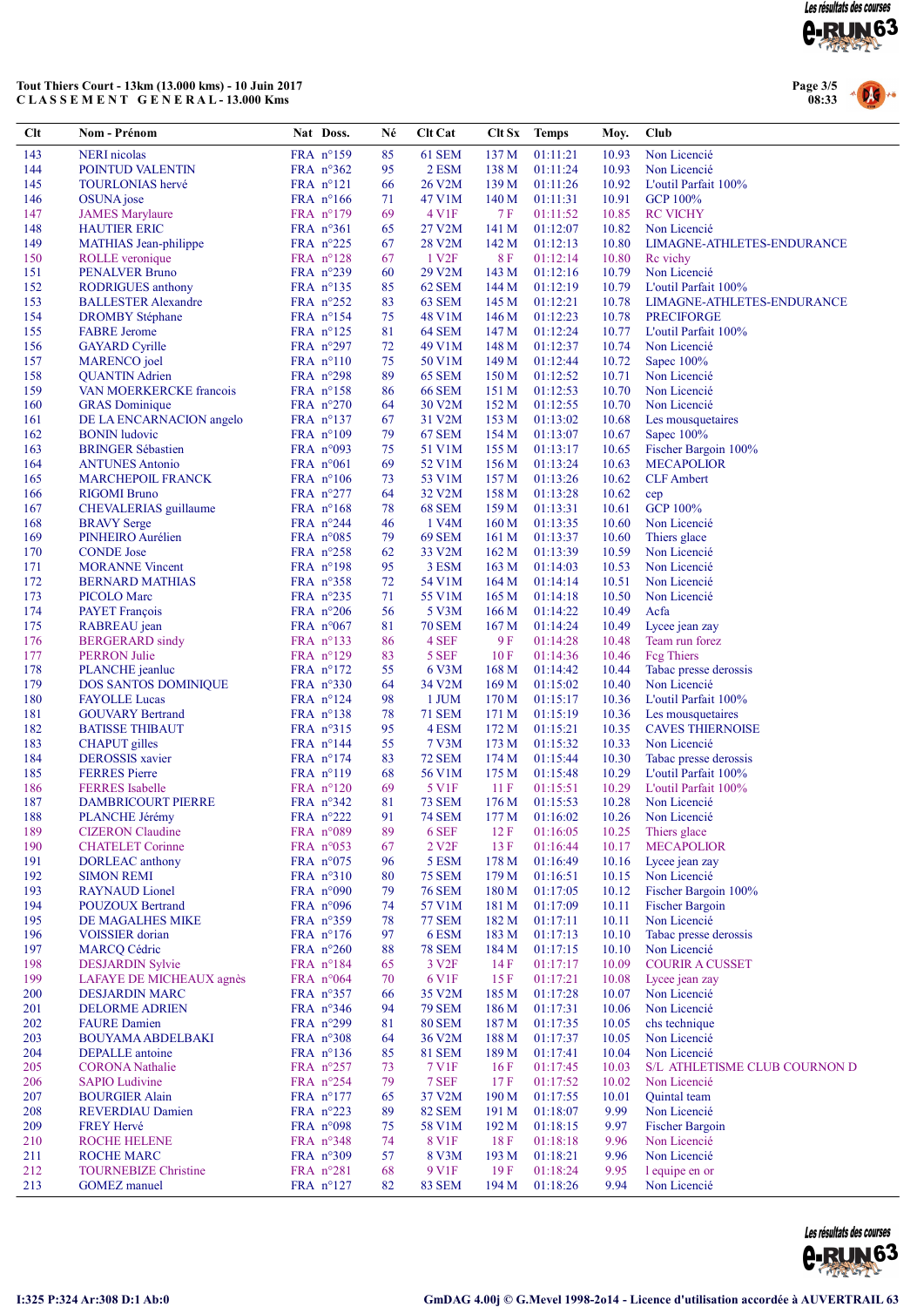

### Tout Thiers Court - 13km (13.000 kms) - 10 Juin 2017 C L A S S E M E N T G E N E R A L - 13.000 Kms



| Clt        | <b>Nom - Prénom</b>                                  | Nat Doss.                                  | Né       | <b>Clt Cat</b>                 | Clt Sx           | <b>Temps</b>         | Moy.         | Club                                       |
|------------|------------------------------------------------------|--------------------------------------------|----------|--------------------------------|------------------|----------------------|--------------|--------------------------------------------|
| 214        | <b>LAPORTE Francis</b>                               | FRA n°269                                  | 61       | 38 V2M                         | 195 M            | 01:18:32             | 9.93         | Non Licencié                               |
| 215        | <b>BERTHUCAT Florian</b>                             | FRA $n^{\circ}241$                         | 89       | <b>84 SEM</b>                  | 196 M            | 01:18:35             | 9.93         | Non Licencié                               |
| 216        | <b>GONZALEZ JEAN</b>                                 | FRA $n^{\circ}335$                         | 65       | 39 V2M                         | 197 M            | 01:18:38             | 9.92         | Non Licencié                               |
| 217        | <b>FAGNOU Vincent</b>                                | FRA $n^{\circ}255$                         | 95       | 7 ESM                          | 198 <sub>M</sub> | 01:18:41             | 9.91         | Non Licencié                               |
| 218        | <b>AOUNI BEAUJEU Laury</b>                           | FRA $n^{\circ}238$                         | 89       | 8 SEF                          | 20 F             | 01:18:53             | 9.89         | Non Licencié                               |
| 219        | <b>CHEZE Guy-Antoine</b>                             | FRA $n^{\circ}$ 145                        | 60       | 40 V <sub>2</sub> M            | 199 <sub>M</sub> | 01:18:57             | 9.88         | <b>Effort Pompiers Cellois</b>             |
| 220        | <b>GISBERT LOIC</b>                                  | $FRA$ n°317                                | 90       | <b>85 SEM</b>                  | 200 M            | 01:19:00             | 9.87         | <b>CAVES THIERNOISE</b>                    |
| 221<br>222 | <b>JACQUET</b> Cecile<br>NOVERT MICKAEL              | FRA $n^{\circ}189$                         | 79<br>82 | 9 SEF<br><b>86 SEM</b>         | 21 F<br>201 M    | 01:19:04             | 9.87<br>9.86 | Non Licencié<br>Non Licencié               |
| 223        | <b>BURGOS</b> Aurelie                                | FRA $n^{\circ}336$<br>FRA $n^{\circ}213$   | 86       | <b>10 SEF</b>                  | 22 F             | 01:19:08<br>01:19:37 | 9.80         | Non Licencié                               |
| 224        | DJABOU Samira                                        | FRA $n^{\circ}245$                         | 79       | <b>11 SEF</b>                  | 23 F             | 01:20:19             | 9.71         | Non Licencié                               |
| 225        | <b>POIRIER Cedric</b>                                | FRA n°261                                  | 85       | <b>87 SEM</b>                  | 202 M            | 01:20:45             | 9.66         | Non Licencié                               |
| 226        | <b>CHASSAGNE</b> Jean-jacques                        | FRA $n^{\circ}256$                         | 55       | 9 V3M                          | 203 M            | 01:20:54             | 9.64         | Conservatoire                              |
| 227        | <b>FROMENT Malika</b>                                | FRA $n^{\circ}250$                         | 70       | 10 V1F                         | 24 F             | 01:21:09             | 9.61         | Conservatoire guillot                      |
| 228        | <b>DAUPHANT</b> Jerome                               | FRA $n^{\circ}190$                         | 77       | 59 V1M                         | 204 M            | 01:21:15             | 9.60         | Non Licencié                               |
| 229        | <b>ROCHAS</b> Sandrine                               | FRA $n^{\circ}188$                         | 77       | 11 V1F                         | 25 F             | 01:21:18             | 9.59         | Non Licencié                               |
| 230        | <b>BENAMEUR Abdelkrim</b>                            | FRA $n^{\circ}202$                         | 68       | 60 V1M                         | 205 M            | 01:21:23             | 9.58         | Non Licencié                               |
| 231        | <b>LEMILLIER Christelle</b>                          | FRA $n^{\circ}272$                         | 80       | <b>12 SEF</b>                  | 26 F             | 01:21:28             | 9.58         | piscine desjoyaux                          |
| 232        | <b>HARBONNIER GAETAN</b>                             | FRA $n^{\circ}311$                         | 80       | <b>88 SEM</b>                  | 206 M            | 01:21:34             | 9.56         | Non Licencié                               |
| 233        | <b>MARIN</b> Sebastien                               | FRA $n^{\circ}283$                         | 70       | 61 V1M                         | 207 M            | 01:21:48             | 9.54         | l equipe en or                             |
| 234        | <b>BRUTUS</b> Jerome                                 | FRA $n^{\circ}092$                         | 79       | <b>89 SEM</b>                  | 208 M            | 01:21:51             | 9.53         | Fischer Bargoin 100%                       |
| 235        | <b>CHARPENET</b> laurent                             | FRA $n^{\circ}066$                         | 74       | 62 V1M                         | 209 M            | 01:22:00             | 9.51         | Lycee jean zay                             |
| 236<br>237 | <b>BOTELLA Anne-laure</b>                            | $FRA$ n°181                                | 85<br>65 | <b>13 SEF</b>                  | 27 F             | 01:22:02<br>01:22:18 | 9.51<br>9.48 | Non Licencié<br>Les mousquetaires          |
| 238        | <b>SULTANA PHILIPPE</b><br><b>BATTAGLIA</b> Isabelle | FRA $n^{\circ}140$<br>FRA $n^{\circ}141$   | 71       | 41 V2M<br>12 V1F               | 210 M<br>28 F    | 01:22:21             | 9.47         | Les mousquetaires                          |
| 239        | <b>URBAIN</b> damiel                                 | FRA $n^{\circ}156$                         | 43       | 2 V <sub>4</sub> M             | 211 M            | 01:22:26             | 9.46         | <b>Feg Thiers</b>                          |
| 240        | <b>COURTADE PHILIPPE</b>                             | FRA $n^{\circ}313$                         | 64       | 42 V <sub>2</sub> M            | 212 M            | 01:22:29             | 9.46         | <b>CAVES THIERNOISE</b>                    |
| 241        | <b>VACHER DIDIER</b>                                 | FRA $n^{\circ}363$                         | 69       | 63 V1M                         | 213 M            | 01:22:32             | 9.45         | Non Licencié                               |
| 242        | TEIXEIRA LUDIVYNE                                    | FRA $n^{\circ}108$                         | 80       | 14 SEF                         | 29F              | 01:22:44             | 9.43         | <b>CLF</b> Ambert                          |
| 243        | <b>JOBERT</b> Luc                                    | FRA $n^{\circ}248$                         | 73       | 64 V <sub>1</sub> M            | 214 M            | 01:23:00             | 9.40         | Non Licencié                               |
| 244        | VIGNAUD Anne-marie                                   | FRA $n^{\circ}185$                         | 53       | 1 V3F                          | 30F              | 01:23:30             | 9.34         | <b>COURIR A CUSSET</b>                     |
| 245        | <b>CATHONNET Anthony</b>                             | FRA $n^{\circ}253$                         | 92       | <b>90 SEM</b>                  | 215 M            | 01:23:55             | 9.30         | Non Licencié                               |
| 246        | <b>CHARBONNEL Céline</b>                             | FRA $n^{\circ}097$                         | 84       | <b>15 SEF</b>                  | 31 F             | 01:23:57             | 9.29         | <b>Fischer Bargoin</b>                     |
| 247        | <b>CHEVALLIER SEBASTIEN</b>                          | FRA $n^{\circ}307$                         | 73       | 65 V1M                         | 216 M            | 01:24:05             | 9.28         | Non Licencié                               |
| 248        | CHLEWICKA Mariola                                    | FRA $n^{\circ}126$                         | 87       | <b>16 SEF</b>                  | 32 F             | 01:24:11             | 9.27         | L'outil Parfait 100%                       |
| 249        | <b>GIACOMONT LAURENT</b>                             | FRA $n^{\circ}337$                         | 74       | 66 V <sub>1</sub> M            | 217 M            | 01:24:15             | 9.26         | <b>CLERMONT TRI</b>                        |
| 250        | <b>BARD ROLAND</b>                                   | FRA $n^{\circ}332$                         | 67       | 43 V2M                         | 218 M            | 01:24:18             | 9.25         | <b>MARVEJOL CROSS MARATHON</b>             |
| 251        | <b>DUZELIER</b> Emilien                              | FRA $n^{\circ}300$                         | 85       | 91 SEM                         | 219 M            | 01:24:28             | 9.24         | chs technique                              |
| 252<br>253 | <b>GENIN</b> paul<br><b>ROBERT Sylvain</b>           | FRA $n^{\circ}073$<br>FRA n°041            | 96<br>70 | 8 ESM<br>67 V1M                | 220 M<br>221 M   | 01:24:37<br>01:24:39 | 9.22<br>9.22 | Lycee jean zay<br><b>SIKKENS SOLUTIONS</b> |
| 254        | <b>MELON STEPHANIE</b>                               | FRA $n^{\circ}324$                         | 74       | 13 V1F                         | 33 F             | 01:24:43             | 9.21         | Non Licencié                               |
| 255        | <b>SARDA Luc</b>                                     | FRA $n^{\circ}207$                         | 59       | 44 V2M                         | 222 M            | 01:25:01             | 9.18         | Non Licencié                               |
| 256        | DE FARIA José Georges                                | $FRA$ n°152                                | 67       | 45 V2M                         | 223 M            | 01:25:14             | 9.15         | <b>PRECIFORGE</b>                          |
| 257        | <b>TAIMIL Roberto</b>                                | FRA $n^{\circ}302$                         | 57       | 10 V3M                         | 224 M            | 01:25:22             | 9.14         | chs technique                              |
| 258        | <b>COURAGEOT</b> Stephane                            | FRA $n^{\circ}178$                         | 71       | 68 V1M                         | 225 M            | 01:25:29             | 9.13         | Non Licencié                               |
| 259        | <b>FAURE Ludovic</b>                                 | FRA n°301                                  | 85       | <b>92 SEM</b>                  |                  | 226 M 01:25:32       | 9.12         | chs technique                              |
| 260        | <b>CHEZE Bérangère</b>                               | FRA n°146                                  | 59       | 4 V <sub>2F</sub>              | 34 F             | 01:25:34             | 9.12         | <b>Effort Pompiers Cellois</b>             |
| 261        | ROLLE Mélina                                         | FRA $n^{\circ}148$                         | 98       | $1$ JUF                        | 35 F             | 01:25:35             | 9.11         | <b>Effort Pompiers Cellois</b>             |
| 262        | <b>DELAIRE</b> Marc                                  | FRA $n^{\circ}147$                         | 65       | 46 V2M                         | 227 M            | 01:25:37             | 9.11         | <b>Effort Pompiers Cellois</b>             |
| 263        | <b>DELCROS CHRIS</b>                                 | FRA $n^{\circ}364$                         | 73       | 69 V1M                         | 228 M            | 01:25:50             | 9.09         | Non Licencié                               |
| 264        | <b>CHASSAGNON Severine</b>                           | FRA $n^{\circ}229$                         | 78       | 17 SEF                         | 36F              | 01:26:18             | 9.04         | Non Licencié                               |
| 265        | <b>PIRAS GIUSI</b>                                   | FRA $n^{\circ}329$                         | 73       | 14 V1F                         | 37 F             | 01:26:20             | 9.03         | Non Licencié                               |
| 266        | <b>GRISSOLANGE</b> nathalie<br><b>ESKIL</b> marika   | FRA $n^{\circ}157$                         | 65       | 5 V <sub>2F</sub><br>15 V1F    | 38 F             | 01:26:26             | 9.02         | Handi Girls                                |
| 267<br>268 | <b>DOS SANTOS lino</b>                               | FRA $n^{\circ}082$<br>$FRA$ $n^{\circ}114$ | 74<br>76 | 70 V1M                         | 39F<br>229 M     | 01:26:28<br>01:26:38 | 9.02<br>9.00 | Handi Girls<br>Prodont Holliger 100%       |
| 269        | <b>LEGER</b> Ingrid                                  | FRA $n^{\circ}224$                         | 79       | <b>18 SEF</b>                  | 40 F             | 01:26:53             | 8.98         | Non Licencié                               |
| 270        | <b>MANKA</b> Christophe                              | FRA $n^{\circ}226$                         | 78       | 93 SEM                         | 230 M            | 01:26:55             | 8.97         | Non Licencié                               |
| 271        | <b>LEBRUN</b> patrick                                | FRA $n^{\circ}069$                         | 64       | 47 V2M                         | 231 M            | 01:26:58             | 8.97         | Lycee jean zay                             |
| 272        | <b>CHARNIER</b> Quentin                              | FRA $n^{\circ}205$                         | 99       | $2$ JUM                        | 232 M            | 01:27:07             | 8.95         | Non Licencié                               |
| 273        | LUROL gael                                           | $FRA$ $n^{\circ}115$                       | 82       | 94 SEM                         | 233 M            | 01:27:14             | 8.94         | Prodont Holliger 100%                      |
| 274        | <b>CHARNIER Karine</b>                               | FRA $n^{\circ}204$                         | 74       | 16 V1F                         | 41 F             | 01:27:22             | 8.93         | Non Licencié                               |
| 275        | DAVAUD anthony                                       | $FRA$ n°131                                | 72       | 71 V1M                         | 234 M            | 01:27:26             | 8.92         | Non Licencié                               |
| 276        | <b>FONLUPT Pierre</b>                                | FRA $n^{\circ}268$                         | 86       | 95 SEM                         | 235 M            | 01:27:34             | 8.91         | Non Licencié                               |
| 277        | PUISSOCHET Aurélie                                   | FRA $n^{\circ}267$                         | 88       | 19 SEF                         | 42 F             | 01:27:56             | 8.87         | Non Licencié                               |
| 278        | <b>ANSEL Guillaume</b>                               | FRA $n^{\circ}091$                         | 79       | <b>96 SEM</b>                  | 236 M            | 01:28:00             | 8.86         | Fischer Bargoin 100%                       |
| 279        | <b>QUINTANA Daniel</b>                               | $FRA$ n°180                                | 63       | 48 V2M                         | 237 M            | 01:28:47             | 8.79         | <b>RC VICHY</b>                            |
| 280        | <b>DUCHENE Karen</b>                                 | FRA $n^{\circ}237$                         | 84       | 20 SEF                         | 43 F             | 01:29:03             | 8.76         | Non Licencié                               |
| 281        | <b>PARSOL KEVIN</b>                                  | FRA $n^{\circ}327$                         | 93       | 97 SEM                         | 238 M            | 01:29:05             | 8.76         | Non Licencié                               |
| 282        | <b>CHARTIER</b> florian                              | FRA $n^{\circ}077$                         | 96       | 9 ESM                          | 239 M            | 01:29:43             | 8.70         | Lycee jean zay                             |
| 283<br>284 | <b>GROGNET</b> killian<br><b>TOURNEMINE felix</b>    | FRA $n^{\circ}076$<br>FRA $n^{\circ}078$   | 96<br>96 | <b>10 ESM</b><br><b>11 ESM</b> | 240 M<br>241 M   | 01:29:44<br>01:29:46 | 8.69<br>8.69 | Lycee jean zay<br>Lycee jean zay           |
|            |                                                      |                                            |          |                                |                  |                      |              |                                            |